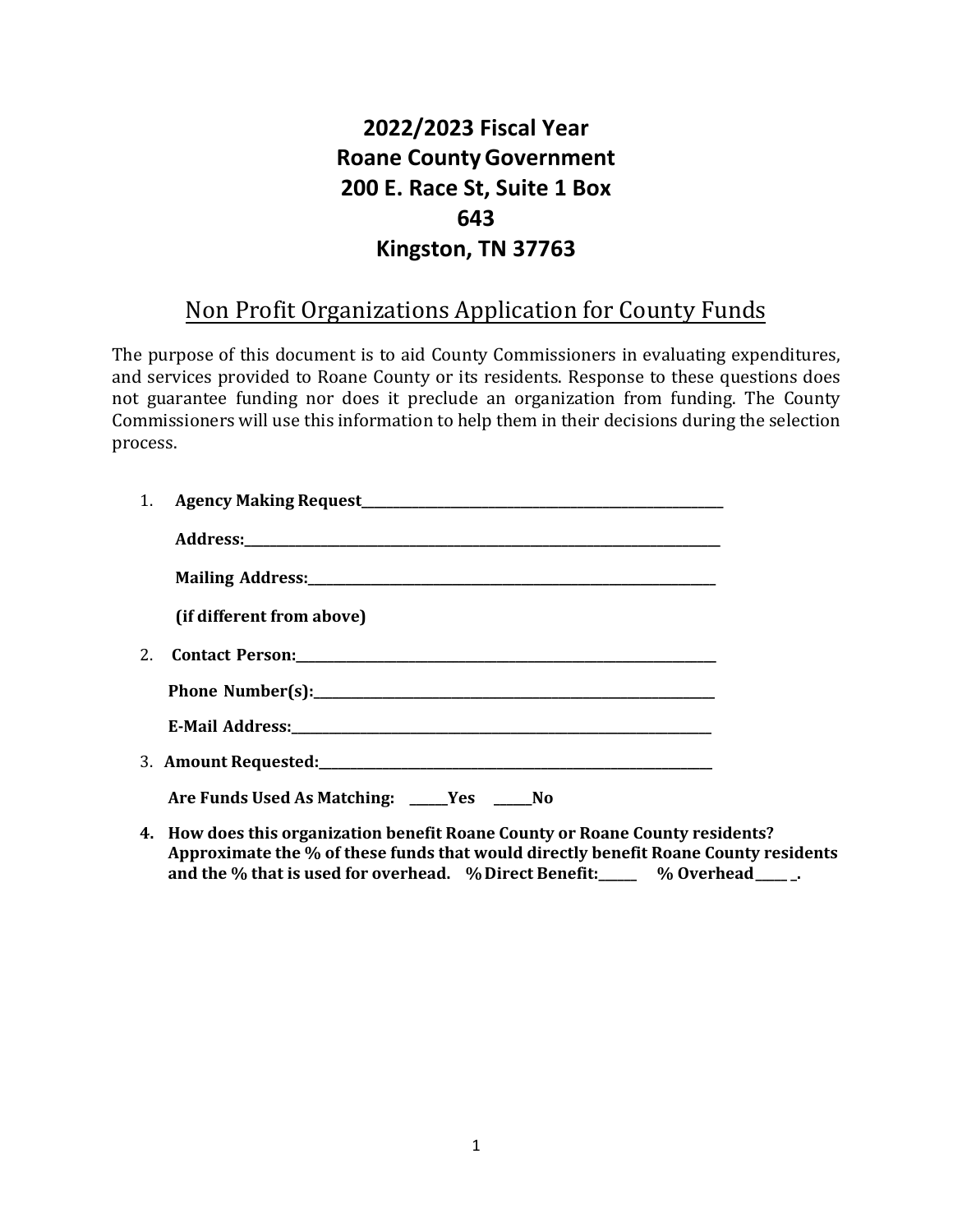- **5. What group of citizens benefits from this organizations service? (i.e. all residents, age group, particular community)**
- **6. Is Roane County's portion of the money being matched from elsewhere? If yes, from where and what is the matching ratio?**
- **7. How many individuals are benefitting per dollar, i.e. clients/dollar?**
- **8. If a previous appropriation has been received from the County, for how muchand how long?**

**Is an increase from the previous appropriation being requested? If yes, what is the amount of increase and what is the justification?**

- **9. What other agencies or organizations perform this service to thecommunity?**
- **10. How does your organization provide countywide functions of government (i.e. health, legal, education, public safety)?**